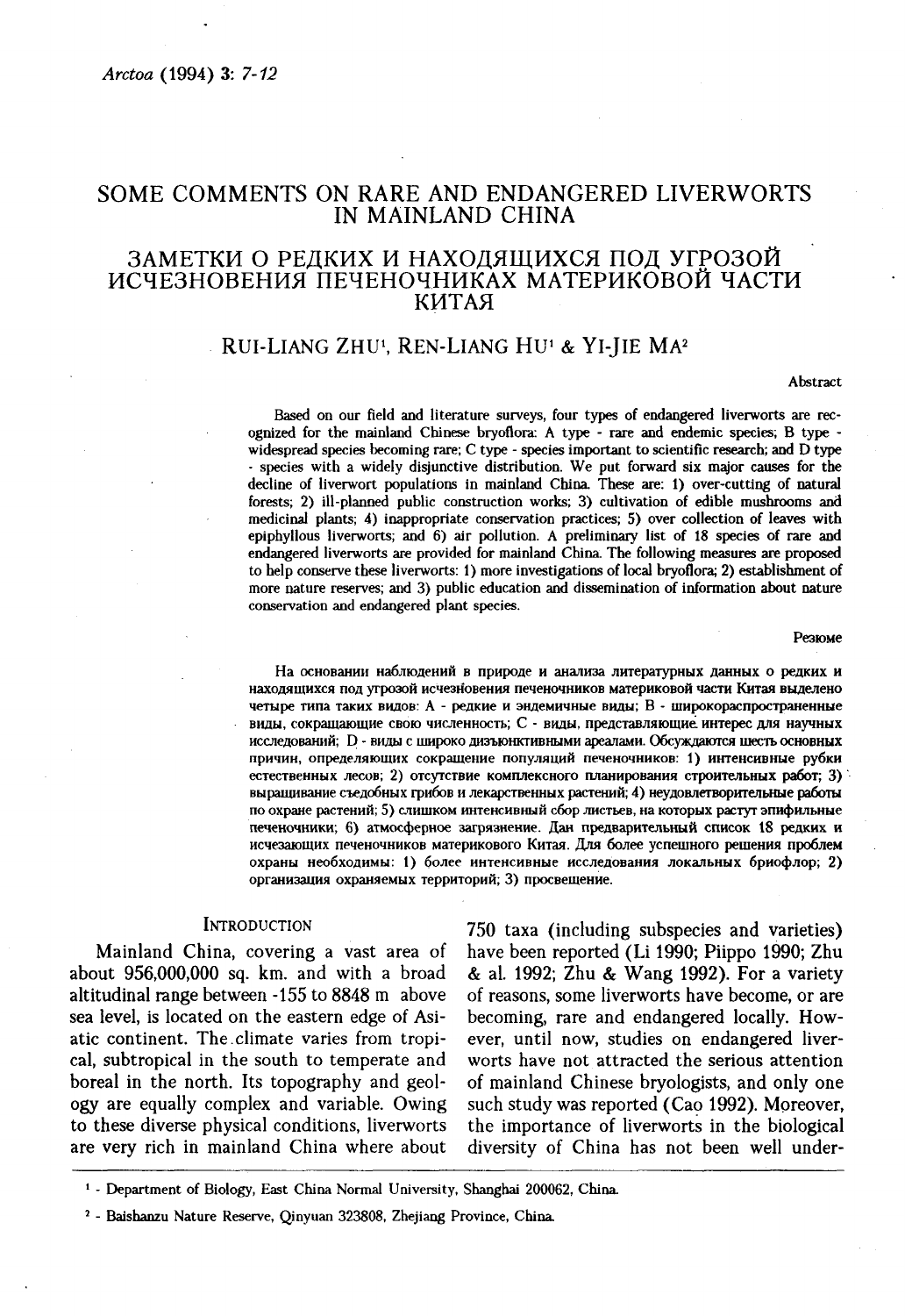stood. We think that it is urgent and timely to investigate and protect the endangered Chinese liverwort flora.

## TYPES OF RARE AND ENDANGERED MAINLAND CHINESE LIVERWORTS

Considering all factors, we classify the rare and endangered Chinese liverworts into four types. Our grouping basis does not depend entirely on the existing size of populations or the total range of a species as is the case of IUCN system of classification of endangered species. We think that it is premature at this time to adopt the IUCN system because of the rather incomplete knowledge of distribution of hepatics in mainland China.

*Type A.* RARE AND ENDEMIC TAXA. Examples *are Jungermannia breviperianthia* Gao and *Trichocoleopsis tsinlingensis* Chen ex M.-X. Zhang. Currently, there are about 80 species of liverworts described as new to science based on specimens collected from mainland China. Many of them remain endemic to China today. However, their total ranges are imperfectly known, and some species seem to have a doubtful taxonomic value. There is a need to conduct monographic revision before a species be classified as type A representative.

*Type B.* WIDESPREAD SPECIES BECOMING RARE ON THE MAINLAND. Examples are *Schiffneria hyalina* Steph. and *Haplomitrium mnioides* (Lindenb.) Schust.

*Type С.* BIOLOGICALLY UNIQUE SPECIES IMPOR-TANT TO SCIENTIFIC RESEARCH, i.e., *Isotachis japonica* Steph. and *Zoopsis liukiuensis* Horik.

*Type D.* SPECIES WITH A WIDELY DISJUNCTIVE DISTRIBUTION IN CHINA, such as *Cololejeunea magnilobula* (Horik.) Hatt. and *Scaphophyllum speciosum* (Horik.) Inoue.

# CAUSES OF DECLINE OF LIVERWORTS IN MAINLAND CHINA

Having collected bryophytes in many parts of China in past several years, we observe that the decline of the numbers of liverwort species in many places is mainly due to the following causes:

## 1. OVER CUTTING OF NATURAL FORESTS

As a result of rapid population growth, large areas of natural forests in mainland China have been cleared for settlement expansion and es-

tablishment. This has led to the disappearance of forest habitats rich in liverwort flora. For example, *Haplomitrium mnioides* is rarely collected these days except in a few well-preserved nature reserves.

### 2. ILL-PLANNED PUBLIC CONSTRUCTION WORKS

In recent years, tourism has developed rapidly in mainland China along with economic progress. More and more people visited nature reserves and forest parks. To meet the needs of this sudden influx of visitors, new hotels, residential buildings, water reservoirs and roads were built. In doing so, type localities of plant species, areas rich in liverworts, and other environmental consequences had not been given full consideration before the physical construction started. This has led to the disappearance of well known species of liverworts from many local sites. Zhu & al. (1992) collected a new species, *Cololejeunea latistyla,* from Baishanzu Nature Reserve in Zhejiang Province, just before a new road was constructed in 1991 cutting through the type locality. Since, this rare Chinese endemic seems to have disappeared from the general vicinity in spite of our repeated attempt to locate it.

## 3. CULTIVATION OF EDIBLE MUSHROOMS AND MEDICINAL PLANTS

The agaric (Xianggu) mushrooms is one of the main sources of income for peasants living in mountainous parts of East China. To grow the mushroom, peasants often placed inoculated logs inside the evergreen broad-leaved forest which is also the habitat for several uncommon liverwort species in East China. Owing to poor forest management and often destructive mushroom harvesting practices, the forest environment became degraded over a period of time. A good illustrative case is *Trichocoleopsis tsinlingensis* Chen ex M.-X. Zhang which grows on the soil and rotten logs inside forest on Mt. Fengyang in Zhejiang Province where many local peasants cultivated Xianggu mushrooms underneath the same forest canopy. Consequently, large populations of *T. tsinlingensis* were seen trampled upon by human activities and became exterminated. Similarly, cultivation of medicinal plants, such as *Panax schin-seng* Nees, in some mountainous areas also led to the clearing away of local liverwort populations as un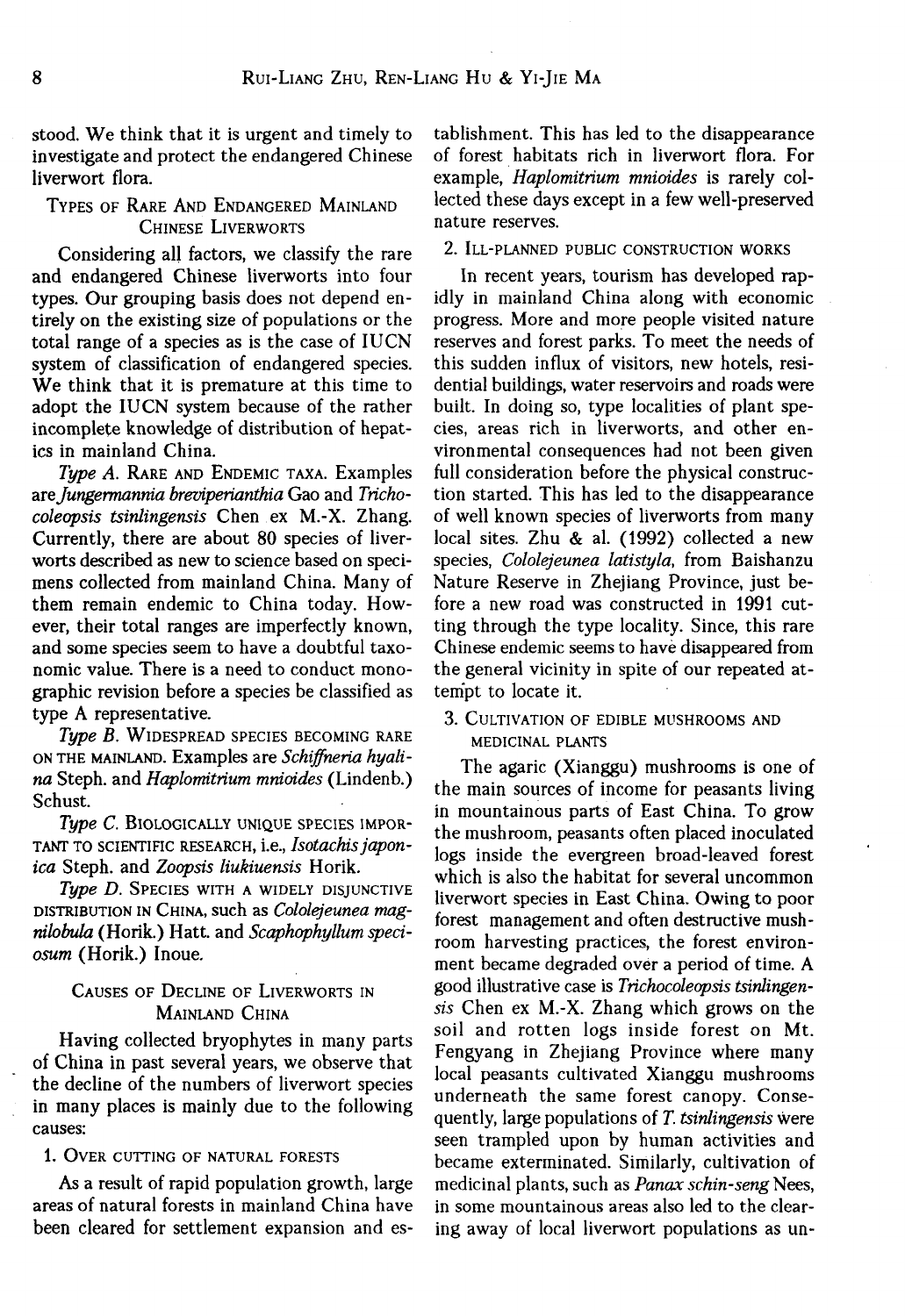wanted weeds.

4. INAPPROPRIATE CONSERVATION PRACTICES •

Presently, much national attention is focused on the conservation of endangered seed plants in China. To prevent unwanted human disturbance, special installations, such as cement walls or metallic rails, are built around individuals of the endangered plant species growing inside the protected area. This is true in the case of *Abies beshanzuensis* M.-H. Wu which is, today, one of the twelve most endangered plants in China and the world over (SSC 1987). Unfortunately, these installations caused a radical change of habitat conditions. At Baishanzu Nature Reserve which is the type locality of *A. beshanzuensis,* we collected 20 epiphyllous liverworts before the installation of protection railing. Today, only five species are found *in situ.* 

5. OVER COLLECTION OF LEAVES WITH EPIPHYLLOUS LIVERWORTS

Epiphyllous liverworts are rather rich in southern China. However, some species have become rare because of the over collection of leaves on which they grow. For example, in some coastal provinces, the leaves of *Indocalamus tessellatus* are used for wrapping the rice "zongzi", a traditional Chinese food preparation. Every year a large quantity of *Indocalamus* leaves are harvested for this purpose. Unfortunately, about 2/3 of the epiphyllous liverwort taxa in East China grow on *Indocalamus* leaves. Thus, the survival of these liverworts has become threatened by the continuing consumption of *Indocalamus* leaves.

6. AIR POLLUTION

As a result of rapid industrial development, air pollution is becoming more and more serious in many parts of China. Bryophytes in southwestern China were found to be detrimentally affected by acid rain (Gao & Cao 1992). In Shanghai area, liverworts were rich in the past. In fact, Stephani described in 1921 an interesting species, *Plagiochila shanghaica,* which has not been seen again in the type locality.

## A PRELIMINARY LIST OF RARE AND ENDANGERED MAINLAND CHINESE LIVERWORTS

The preparation of the red list is based on our field observation and literature survey. Since there are several species of liverworts, including some of the endangered candidates, that have not been well collected across mainland China, the listing can only be considered preliminary. Furthermore, the list excludes all taxonomically doubtful Chinese records, such as *Herberta huerlimannia, Frullania philippinensis, Lejeunea laetevitem, Scapania aspera,* etc. Relevant comment on the local range is provided for each of the entries, together with their classified status of rare and endangerment.

## **Cololejeunea magnilobula** (Horik.) Hatt.

This is a rare Chinese endemic (Chen & Wu 1964). Horikawa (1934) first described it from Mt. Taihei, Taiwan Province. In 1990, R.-L. Zhu and company found it in Baishanzu Nature Reserve, Zhejiang Province (Zhu & al. 1992). The latter becomes the only known locality on the mainland. Owing to local construction works, this rare species has disappeared locally. Between 1991-1993, we went to Baishanzu Reserve three times to locate it unsuccessfully. Thus, this interesting species is known from Taiwan with a reported locality in Zhejiang Province.

Endangered status: Type D.

### **Cololejeunea ornata** Evans

This species has a disjunct distribution in E. Asia •and N. America (Mizutani 1986). In mainland China, it is rather rare. Liu & al. (1988) first recorded it from Anhui Province. Recently, we collected it from Mt. Fengyang in Zhejiang Province. According to our field observation, this liverwort grows on leaves inside lowland forests. With fast conversion of forest into agricultural land, especially in the localities mentioned above, the continued survival of *C. ornata* is seriously threatened.

Endangered status: Type D.

### **Gongylanthus ericetorum** (Raddi) Nees

This species is very rare in mainland China. Until now, it is known only from Mt. West Tianmu, Zhejiang Province (Hu & Wang 1981) where we have had much difficulties locating the populations. Endangered status: Type D.

#### **Gottschea philippinensis** Mont.

This is a rather common species in mossy forests in southeast Asia (Inoue 1985). However, it is rather rare in mainland China (Zhu & Wang 1994). According to our survey, this species is found only in forests at high altitude. It seems to have disappeared from forests at low altitude.

Endangered status: Type D.

#### **Haplomitrium blumii** (Nees) Schust.

This species is uncommon in mainland China. It grows on soil inside forest with a high humidity. For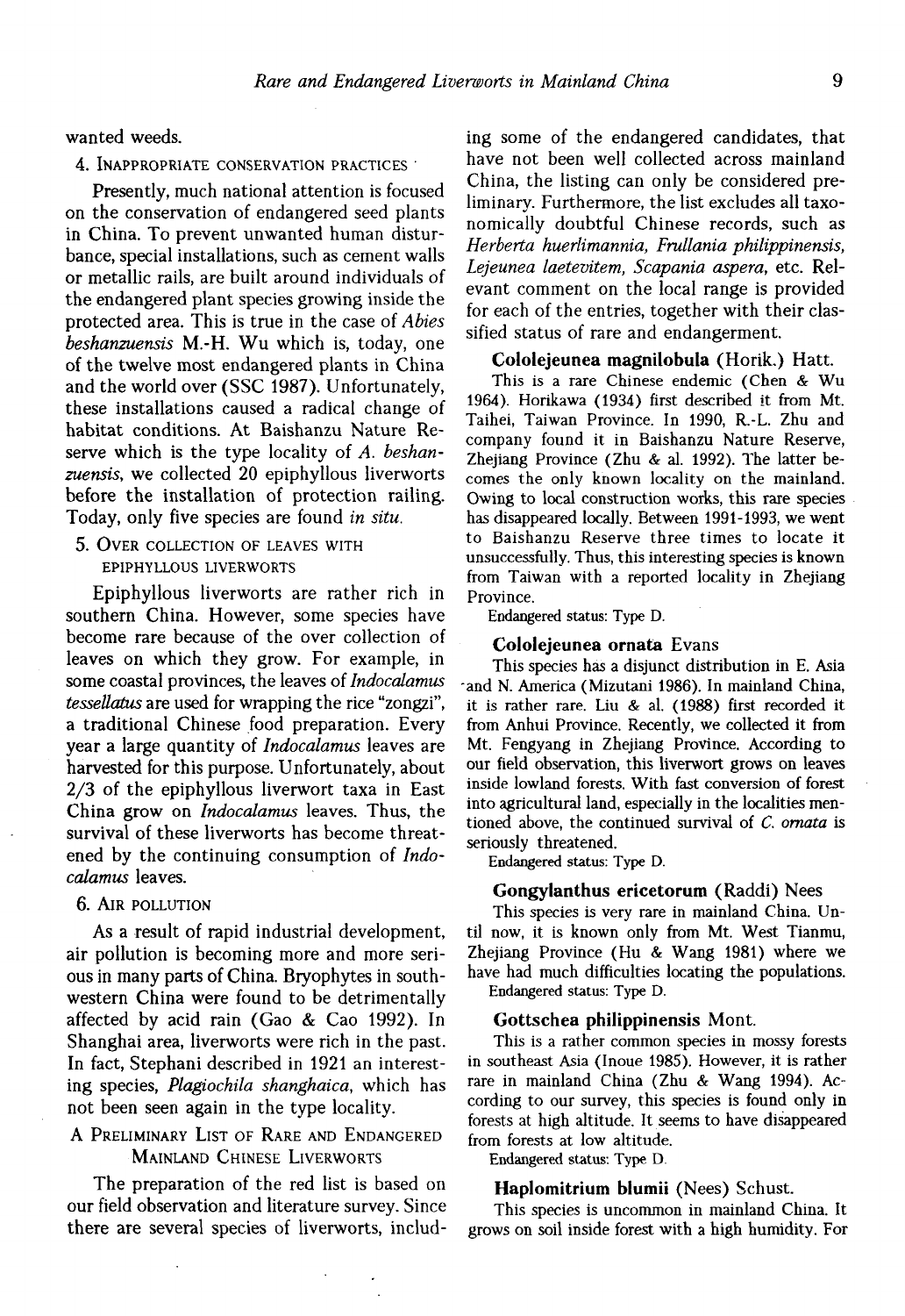reason of its poor adaptation to dry condition, populations disappear much more faster than other species of liverworts under-similar human disturbances.

Endangered status: Type C.

**Haplomitrium mnioides** (Lindenb.) Schust. This delicate hepatic was rather common in southem China in the past (Hu 1987). In recent years, it has been over collected for scientific research purpose.

Endangered status: Type B.

#### **Isotachis japonica** Steph.

The genus *Isotachis* was first proposed by Mitten in 1855. Since then, the systematic position of this genus and its family, Isotachaceae, in the Hepaticae has been disputed (Inoue 1974). *I. japonica* is the only species of this genus in eastern Asia and possesses important research value. The species is known only from Guangdong and Yunnan Provinces in mainland China (Zhu & Wang 1994).

Endangered status: Type C.

## **Jungermannia breviperianthia** Gao **in** Gao **&** Zhang

Gao & Zhang (1981) first described this species. In a decade, it has lost a large portion of its range to human disturbances (Cao 1992). The species is known at present from Jilin and Liaoning provinces (Koponen & al. 1983; Gao & Zhang 1981).

Endangered status: Type A.

**Jungermannia flagellalioides** (Gao) Piippo Known only from the type collection, this species is fast losing its habitats even in its type locality, Mt. Funhuan, Liaoning Province (Cao 1992). There is a danger that it will soon become extinct if no conservation measure is introduced.

Endangered status: Type A.

### **Kurzia sinensis** Chang in Chang & Gao

This species was first described by Chang & Gao in 1984. Its only known locality, Mt. Nanyandan, is being destroyed by the rapid development of tourism.

Endangered status: Type A.

#### **Marsupella fengchengensis** Gao

Known only from Liaoning Province, this species is losing its habitat fast at the type locality, Mt. Funhuan, Liaoning Province (Cao 1992).

Endangered status: Type A.

### **Metzgeria liaoningensis** Gao

This species has lost most of its habitats on Mt. Funhuan, Liaoning Province, the type locality (Cao 1992). The other known population in the nearby Heilongjiang Province is equally threatened by human activities.

Endangered status: Type A.

## **Neotrichocolea bissetii** (Mitt.) Hatt.

This is an East Asiatic endemic. In mainland China, it was first reported from Mt. Huang in Anhui Province (Chen & Wu 1965). Owing to human disturbances and over collection for instructional purpose, natural populations in East China have declined significantly these days.

Endangered status: Type C.

### **Plagiochila shanghaica** Steph.

This species possesses a rather narrow range in mainland China, known only from Mt. She in Shanghai area and Wu County in Jiangsu Province (Li & Gao 1986; Xu 1989). With massive urbanization going on at present around these localities, the survival of this species is in doubt. Outside China, the species is known from Japan (Inoue 1982).

Endangered status: Type D.

**Scaphophyllum speciosum (Horik.) Inoue**  This well known monotypic genus is endemic to China. Described first by Inoue in 1966, it has a very restricted range in mainland China, known only from Dulongjiang, Yunnan Province (Inoue 1966; Zhu & Wang 1994), and is confined to high altitude above 2000 m. In Taiwan, the same species is found on forest floor between 2000 to 2400 m (Vana & Inoue 1983) where local populations rarely produce perianth and vegetative branches. Because of its own reproductive limitation and the increasing economic activities at high altitude areas, this species has become endangered in recent years.

Endangered status: Type D.

### **Schiffheria hyalina** Steph.

The genus *Schiffneria* possesses important study value in bryophyte systematics because of its transitional position between the thalloid and leafy liverworts. In the past, this species was rather common in South China. From 1987 to 1992, we made several bryological expeditions to many places in South China, but found it only in Mt. Babao Nature Reserve in Guangdong Province. Over collecting for teaching purpose is one of the many causes of its diminishing range in mainland China.

Endangered status: Types B.

### **Trichocoleopsis tsinlingensis** Chen **ex M.- X.** Zhang

The genus *Trichocoleopsis,* which includes only two species in the world, is endemic to E. Asia. *7.'tsinlingensis,* an endemic in mainland China (Shaanxi, Fujian and Yunnan), was first described by M.-X. Zhang in 1982 (Gao & Cao 1988). Recently, we discovered a new population in Zhejiang Province. Our survey reveals that this species has become rare at low altitude in many places.

Endangered status: Type A.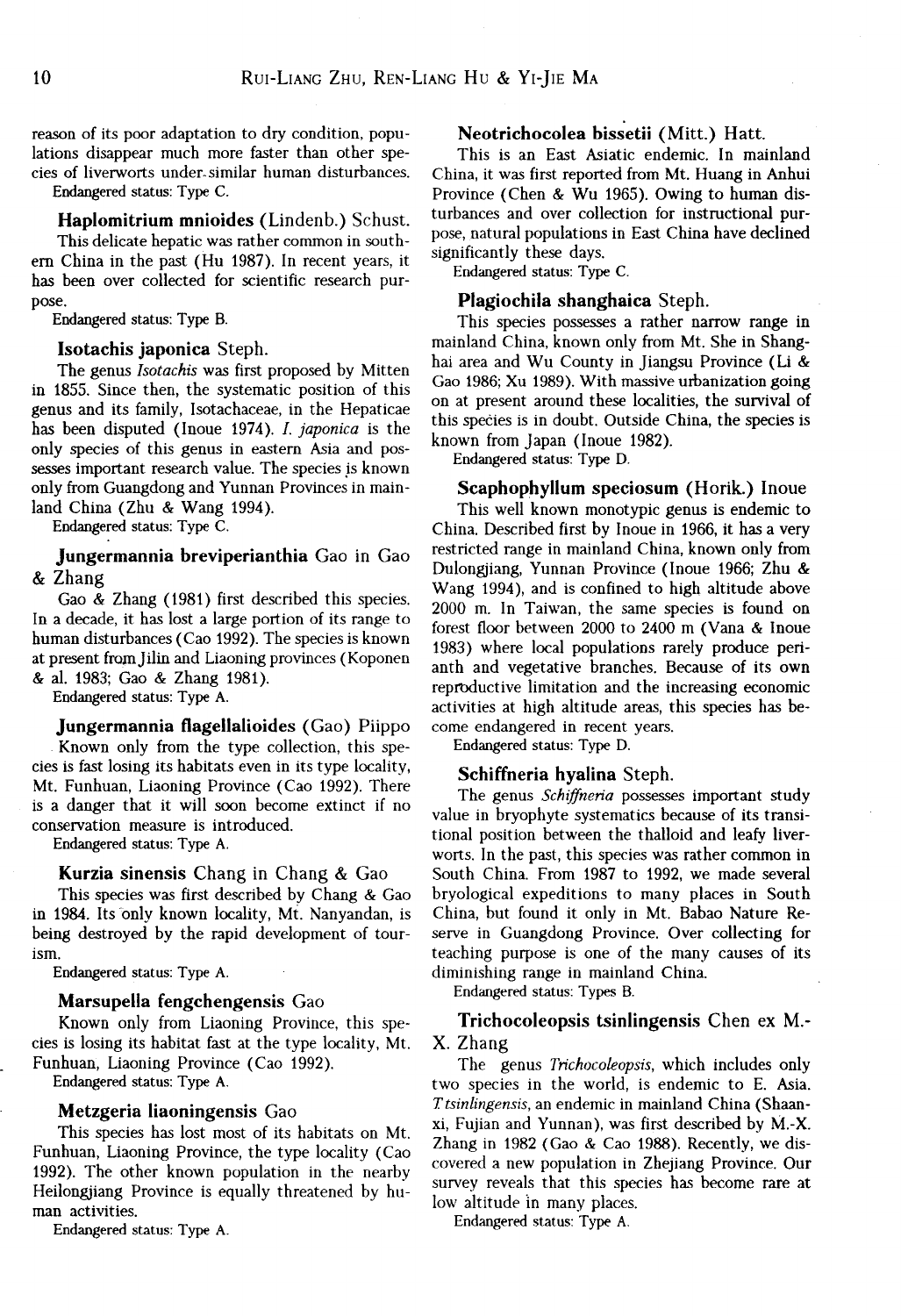### **Zoopsis Iiukiuensis** Horik.

The genus *Zoopsis* represents the transitional morphology between a thallus and a cormus. In this genus, *Z. Iiukiuensis* is the only species distributed in the Northern Hemisphere. In mainland China, this interesting taxon was first reported by Wu & Lin (1978). In 1988, we collected it from Daweishan Nature Reserve in Yunnan Province (Zhu & Wang 1994). According to Mizutani & Chang (1986), this species is known also from Zhejiang Province. However, we have not been able to locate the species in Zheijang.

Endangered status: Type C.

#### **DISCUSSION**

To preserve the bryological diversity of Chinese flora, there is an urgent need to protect the rare and endangered liverworts in mainland China. We recommend the following measures to help conserve them in accordance to the existing socio-economic conditions in mainland China.

(1) More investigations of local bryoflora. At present, only five provinces in mainland China have a relatively well investigated hepatic flora. Several large genera such as *Cololejeunea, Frullania, Jungermannia,* and *Plagiochila*  need modern revisionary study.

(2) Establishment of more nature reserves. There are about 530 nature reserves and 254 forest parks in mainland China. However, compared to other developed countries, the ratio of the areas of all nature reserves to the total areas of the country is still low. In addition, type localities of many rare Chinese species, such as *Cephaloziella flexuosa* Gao & Chang and *Kurzia*  *sinensis,* are not included in any nature reserve.

(3) Public education and dissemination of information about nature conservation and endangered liverworts. In mainland China, nature conservation is a new undertaking. It is still in its initial stage of development. At the moment, many people have only a poor understanding of the importance and the necessity to protect nature and the endangered plants and animals as well. As such, a listing of the country's rare and endangered liverworts, which is a sure way to get the attention of common people and government authority, should be published as soon as possible. When completed, this published list should be widely circulated among staff members of nature reserves and forest parks, in addition to the governmental offices concerned. Lastly, to avoid any ecological disasters resulted from poorly planned construction works, the government should be made to require an environmental impact assessment study before permitting any public construction works to start.

### ACKNOWLEDGEMENTS

We are deeply indebted to Dr. B. C. Tan of Harvard University Herbaria for reading, editing and preparing the manuscript for publication. We like to thank Mr. Jian-Xiang Yao, Director of Qingyuan Bureau of Forestry, Zhejiang Province, for his assistance in coordinating the field works. We are also grateful to Mr. Xiao-Rong Mao and Mr. Huan-Zhong Cai of Baishanzu Nature Reserve in Zhejiang Province for their assistance provided during our field survey.

#### LITERATURE CITED

- CAO, T. 1992. Endangered bryophytes in Northeast China. - *Biol. Conservation* 59: *243-245.*
- CHANG, K.-C. & C. GAO 1984. Plantae novae Hepaticarum Sinarum. - *Bull. Bot. Res.* 4: *83-99.*
- CHEN, P.-C. & P.-C. WU 1964. Study of epiphyllous liverworts of China I. - *Acta Phytotax. Sinica* 9 (3): *213-276.*
- CHEN, P.-C. & P.-C. WU 1965. The preliminary study of the bryophytes of Mt. Hwangshan. - *Observationes ad Florulam Hwangshanicam: 1-59.*
- GAO, C. & T. CAO 1992. A preliminary study on indication of bryophytes to air pollution (including acid rain) in southwest China. - *Chinese J. Appl. Ecol.* 3 (1): *81-90.*
- GAO, & G.-C. ZHANG 1981. Flora Hepaticarum Chinae Boreali-Orientalis. - *Science Press, Beijing*
- GAO, C.-H. & T. CAO 1988. A study of Trichocolea Dum, Trichocoleopsis Okam. and Neotrichocolea Hatt. (Hepaticae) in China. - *Investigatio et Studium Naturae* 8:*24-37.*
- HORIKAWA, Y. 1934. Monographia Hepaticorum Australi-Japonicarum. - /. *Sci. Hiroshima Univ.* Ser. B, Div. 2,2: *101-325.*
- HU, R.-L. 1987. Bryology. - *High Education Press, Beijing.*
- HU, R.-L. & Y.-F. WANG 1981. A survey on the bryophyes from the Tian-Mu Mountain in Zhejiang Province. - / *East China Normal Univ. (Nat. Sci, ed.)* 1: *85-104.*
- INOUE, H. 1966. Scaphophyllum, a new genus of the Jungermanniaceae. *-J.Jap. Bot.* 41: *266-269.*
- INOUE, H. 1974. Illustrations of Japanese Hepaticae. - *Tsukiji Shokan Publishing Co., Tokyo.*